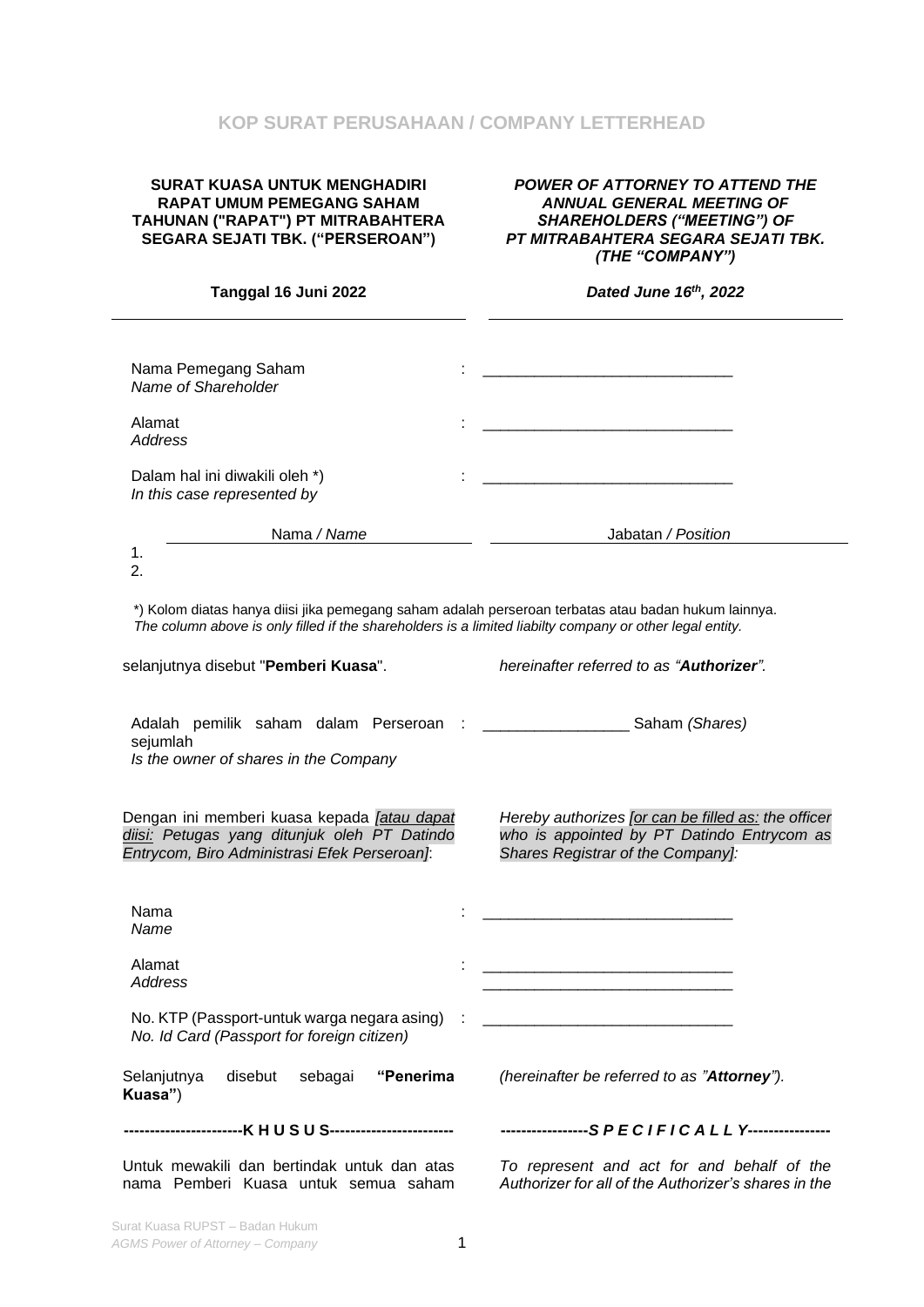Pemberi Kuasa di Perseroan dengan hak suara yang sah untuk hadir pada Rapat yang akan diadakan pada hari **Kamis, 16 Juni 2022**, atau pada penundaannya, memberikan suara dan berpartisipasi dalam pengambilan keputusan sehubungan dengan mata acara sebagai berikut dengan instruksi pengambilan suara yang ditetapkan sebagai berikut:

*Company with valid voting rights to be present at the Meeting to be held on Thursday, June 16th , April 2022, or at any adjournment thereof, to cast votes and participate in making decision with respect to the following agenda with voting instructions set forth as follows:*

|                |                                                                                                                     | <b>INSTRUKSI PENGAMBILAN SUARA</b><br><b>VOTING INSTRUCTION</b> |                                                         |         |
|----------------|---------------------------------------------------------------------------------------------------------------------|-----------------------------------------------------------------|---------------------------------------------------------|---------|
| No.            | <b>MATA ACARA</b><br><b>AGENDA</b>                                                                                  | Setuju<br>Agree                                                 | <b>Tidak</b><br><b>Setuju</b><br><b>Disagree</b>        | Abstain |
|                |                                                                                                                     |                                                                 | Isi pilihan suara dengan menandai dengan $[\checkmark]$ |         |
|                |                                                                                                                     |                                                                 | Fill in the vote by marking with $\lceil \cdot \rceil$  |         |
| $\mathbf{1}$ . | Persetujuan<br>laporan<br>tahunan<br>Perseroan,<br>laporan                                                          |                                                                 |                                                         |         |
|                | pertanggungjawaban<br><b>Direksi</b><br>dan<br>laporan<br>tugas<br>pengawasan Dewan Komisaris Perseroan untuk tahun |                                                                 |                                                         |         |
|                | buku yang berakhir pada tanggal 31 Desember 2021.                                                                   |                                                                 |                                                         |         |
|                | Approval of annual report of the Company, statement of                                                              |                                                                 |                                                         |         |
|                | accountability of the Board of Directors of the Company and                                                         |                                                                 |                                                         |         |
|                | the supervisory of the Board of Commissioners of the                                                                |                                                                 |                                                         |         |
|                | Company for the financial year ended on 31 December 2021.                                                           |                                                                 |                                                         |         |
| 2.             | Pengesahan laporan keuangan Perseroan yang memuat                                                                   |                                                                 |                                                         |         |
|                | neraca dan perhitungan laba rugi Perseroan untuk Tahun                                                              |                                                                 |                                                         |         |
|                | Buku yang berakhir pada tanggal 31 Desember 2021.<br>Approval of the financial statement of the Company which       |                                                                 |                                                         |         |
|                | includes balance sheet and profit and loss of the Company for                                                       |                                                                 |                                                         |         |
|                | the financial year ended on 31 December 2021.                                                                       |                                                                 |                                                         |         |
| 3.             | Persetujuan penggunaan laba bersih Perseroan untuk                                                                  |                                                                 |                                                         |         |
|                | tahun buku yang berakhir pada tanggal 31 Desember                                                                   |                                                                 |                                                         |         |
|                | 2021.                                                                                                               |                                                                 |                                                         |         |
|                | Approval on the use of net profits of the Company for the<br>financial year ended on 31 December 2021.              |                                                                 |                                                         |         |
| 4.             | Penunjukan serta penetapan akuntan publik untuk                                                                     |                                                                 |                                                         |         |
|                | melakukan audit atas laporan keuangan Perseroan untuk                                                               |                                                                 |                                                         |         |
|                | tahun buku yang berakhir pada tanggal 31 Desember                                                                   |                                                                 |                                                         |         |
|                | 2022.                                                                                                               |                                                                 |                                                         |         |
|                | Appointment of the public accountant to conduct an audit for                                                        |                                                                 |                                                         |         |
|                | the Company's financial statement for the financial year                                                            |                                                                 |                                                         |         |
| 5.             | ended on 31 December 2022.                                                                                          |                                                                 |                                                         |         |
|                | Penentuan besaran remunerasi bagi anggota Dewan<br>Komisaris dan Direksi Perseroan untuk tahun 2022.                |                                                                 |                                                         |         |
|                | Determination of the remuneration of the members of the                                                             |                                                                 |                                                         |         |
|                | Board of Commissioners and the Board of Directors of the                                                            |                                                                 |                                                         |         |
|                | Company for the year 2022.                                                                                          |                                                                 |                                                         |         |

Surat Kuasa ini telah diberikan kepada Penerima Kuasa dengan ketentuan sebagai berikut:

- 1. Surat Kuasa ini tidak akan diamandemen dan/atau dibatalkan/ditarik dengan alasan apa pun;
- 2. Pemberi Kuasa, baik saat ini atau di masa depan dengan ini menyatakan bahwa ia tidak akan mengajukan keberatan dan/atau penolakan apa pun, dalam bentuk apa pun, sehubungan dengan tindakan apa pun yang dilakukan oleh Penerima Kuasa sesuai dengan Surat Kuasa ini dan dalam hal jika

*This Power of Attorney has been granted to the Attorney under the following conditions:*

- *1. This Power of Attorney shall not be amended and/or cancelled/withdrawn with any reason;*
- *2. The Authorizer, whether in present or in the future hereby declares that he/she shall not submit any objection and/or refusal whatsoever, in any form, in relation to any actions taken by the Attorney pursuant to this Power of Attorney and in the event there are legal consequences thereof, therefore the*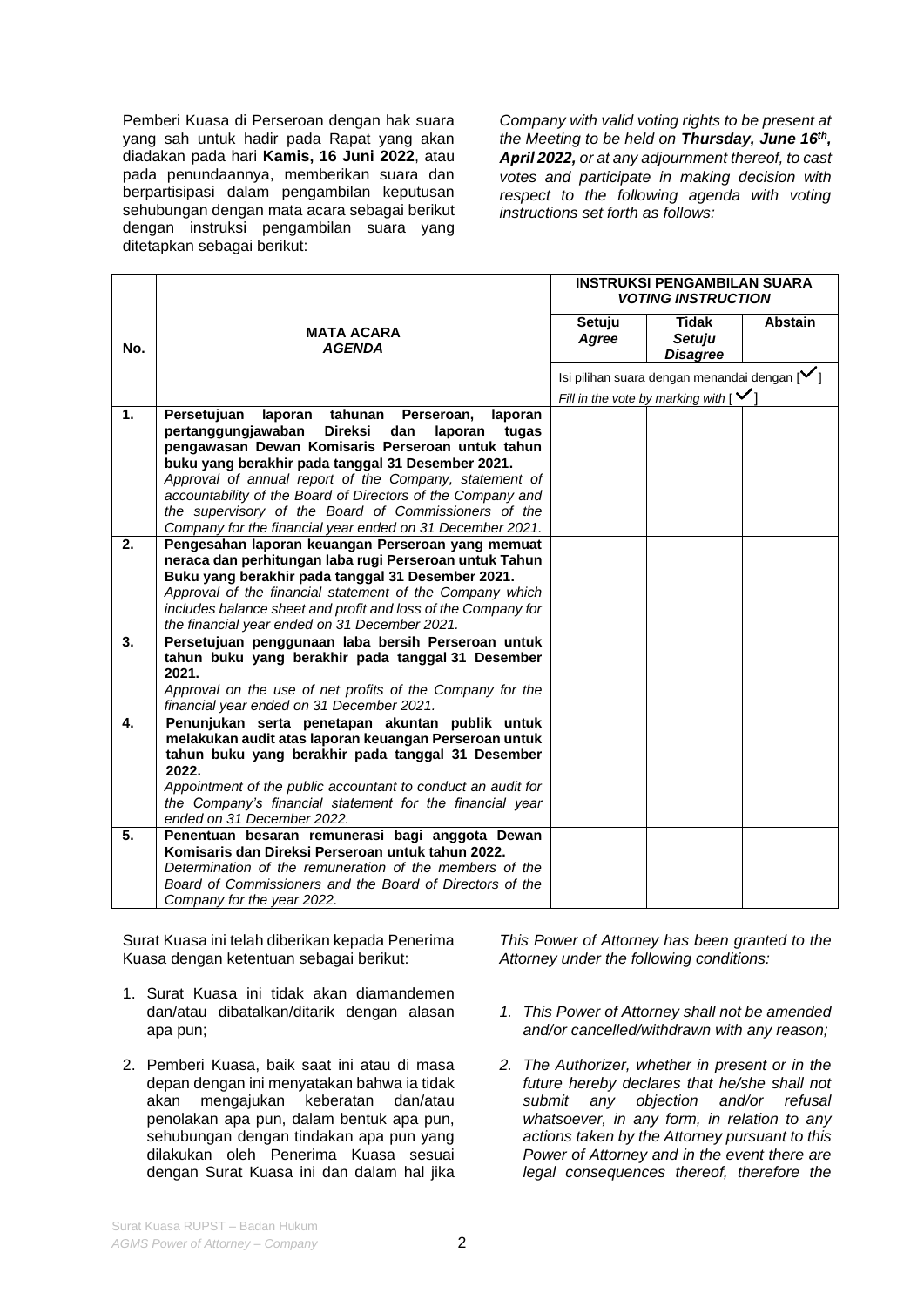ada konsekuensi hukumnya, oleh karena itu Pemberi Kuasa, baik di masa sekarang atau di masa depan, menyatakan bahwa ia akan menerima dan meratifikasi tindakan yang diambil oleh Penerima Kuasa untuk dan atas nama Pemberi Kuasa, sesuai dengan Surat Kuasa ini.

- 3. Penerima Kuasa memiliki wewenang dan kuasa untuk mengambil tindakan yang<br>diperlukan termasuk menandatangani diperlukan termasuk menandatangani dokumen yang diperlukan untuk melaksanakan keputusan yang ditetapkan secara hukum dalam Rapat;
- 4. Pemberi Kuasa memberi Surat Kuasa ini dengan hak untuk mensubstitusikan kuasa ini kepada pihak lain;
- 5. Pemberi Kuasa dengan ini menyatakan dan/atau menguatkan bahwa suara dalam mata acara Rapat yang disampaikan berdasarkan surat kuasa ini adalah sah dan benar dan surat kuasa ini dapat digunakan sebagai bukti apabila diperlukan; dan
- 6. Surat Kuasa ini berlaku sejak tanggal penandatanganan Surat Kuasa ini.

Surat Kuasa ini dibuat dan ditandatangani *This power of attorney is executed* 

di *on* : *[Kota/City]* pada tanggal *dated* : *[Tanggal/Date]*

Pemberi Kuasa*/Authorizer*,

\_\_\_\_\_\_\_\_\_\_\_\_\_\_\_\_\_\_\_\_\_\_\_\_\_

*Materai Rp1*0*.000,-*

Nama/*Name*:

### **Catatan/***Notes***:**

- 1. Jika surat kuasa ini dilaksanakan di Republik Indonesia, maka harus ditandatangani dengan materai Rp10.000.- dan tanda tangan oleh Pemberi Kuasa dan tanggal penandatanganannya akan dilampirkan pada materai tersebut.
- 2. Kepada Pemegang Saham yang memiliki alamat terdaftar di luar negeri, jika surat kuasa ini dilaksanakan di luar Republik Indonesia, surat kuasa ini akan diaktakan dan kemudian disahkan oleh Kedutaan Besar/ Konsulat Republik Indonesia yang memiliki yurisdiksi untuk wilayah tersebut, di mana surat kuasa ini akan ditandatangani, atau jika tidak ada Kedutaan/Konsulat Republik Indonesia,

*Authorizer, whether in present or in the future, declares that he/she shall accept and ratify any actions taken by the Attorney for and on behalf of the Authorizer, pursuant to this Power of Attorney.*

- *3. The Attorney shall have the authorization and power to take any necessary actions including to sign any documents required for implementing resolution(s) legally stipulated in the Meeting;*
- *4. The Authorizer confers this Power of Attorney with the right to substitute this power of attorney to other person;*
- *5. The Authorizer hereby declares and/or confirms that the votes in the agenda of the Meeting that delivered based on this power of attorney are valid and correct and this power of attorney can be used as evidence as needed; and*
- *6. This Power of Attorney is valid from the date stated herein.*

Penerima Kuasa/*Attorney,*

*\_\_\_\_\_\_\_\_\_\_\_\_\_\_\_\_\_\_\_\_\_\_\_\_\_*

*Nama/Name:*

- *1.* If this power of attorney is executed in the *Republic of Indonesia, it must be signed with the stamp duty of Rp10,000.- and the signature of the Authorizer and the date of the signing thereof shall be affixed on such stamp duty.*
- *2. To the Shareholders having their registered address overseas, if this power of attorney is executed outside the Republic of Indonesia, this power of attorney shall be notarized and subsequently legalized by the Embassy/Consulate of the Republic of Indonesia having its jurisdiction covering the territory where this power of attorney will be signed, or in the*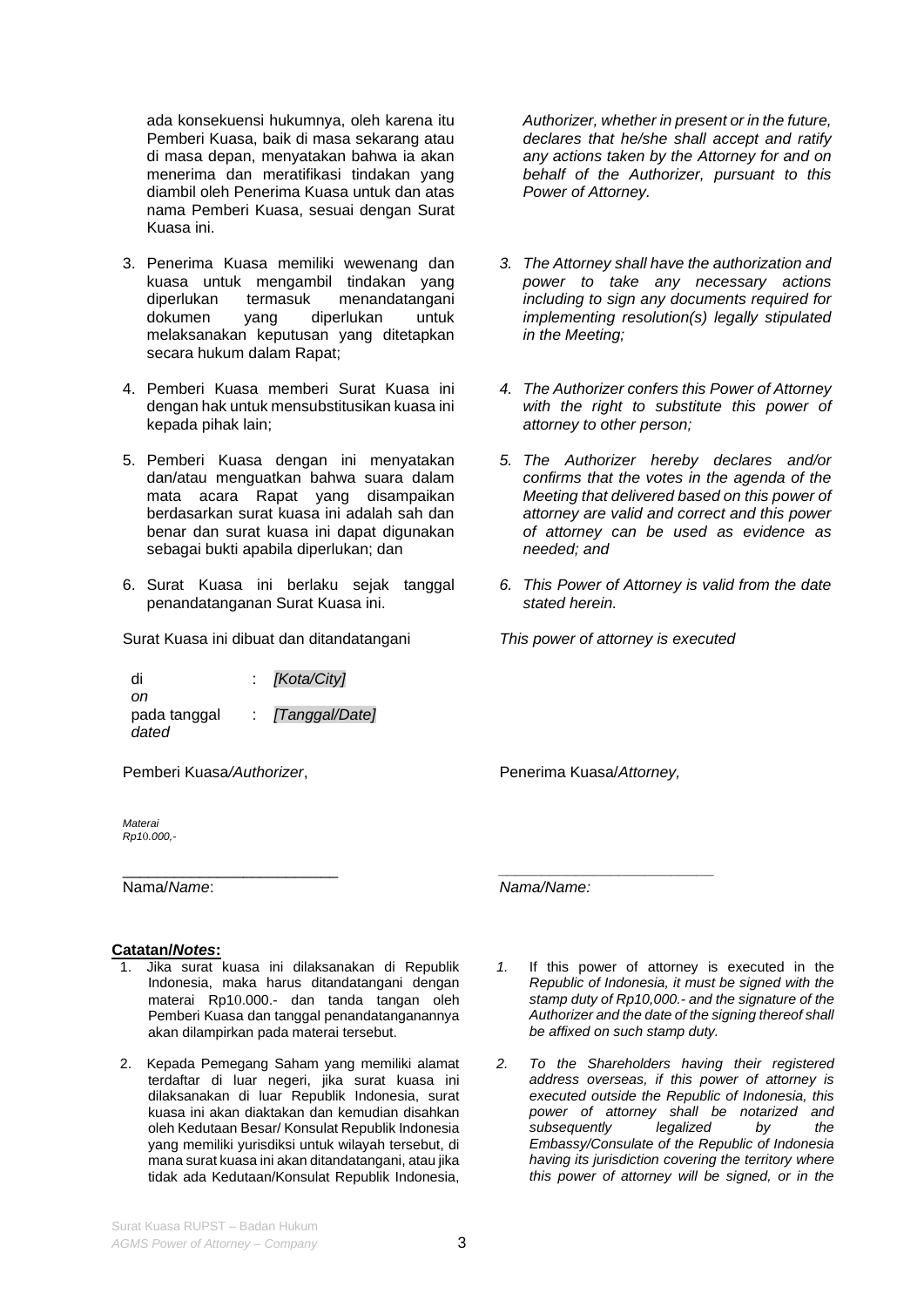surat kuasa ini harus disahkan sesuai dengan peraturan setempat.

- 3. Ketua Rapat berhak meminta setiap orang yang menghadiri Rapat untuk membuktikan bahwa mereka berhak menghadiri Rapat.
- 4. Anggota Dewan Komisaris dan karyawan Perseroan dapat ditunjuk sebagai kuasa pemegang saham Perseroan. dalam Rapat ini, tetapi suara yang mereka berikan dalam kapasitas mereka sebagai proksi pemegang saham Perseroan tidak akan dihitung dalam pemungutan suara.

*absence of any Embassy/Consulate of the Republic of Indonesia, this power of attorney shall be legalized in accordance with the local rules.* 

- *3. The Chairman of the Meeting shall be entitled to request any person attending the Meeting to prove that they are entitled to attend the Meeting.*
- 4. *Members of the Board of Directors, members of the Board of Commissioners and employees of the Company may be appointed as a proxy of a shareholder of the Company in this Meeting, but the votes they cast in their capacity as a proxy of any shareholder of the Company shall not be counted in voting.*

(Diikuti oleh Halaman Lembar Pertanyaan/*Inquiry Sheet as Follows)*